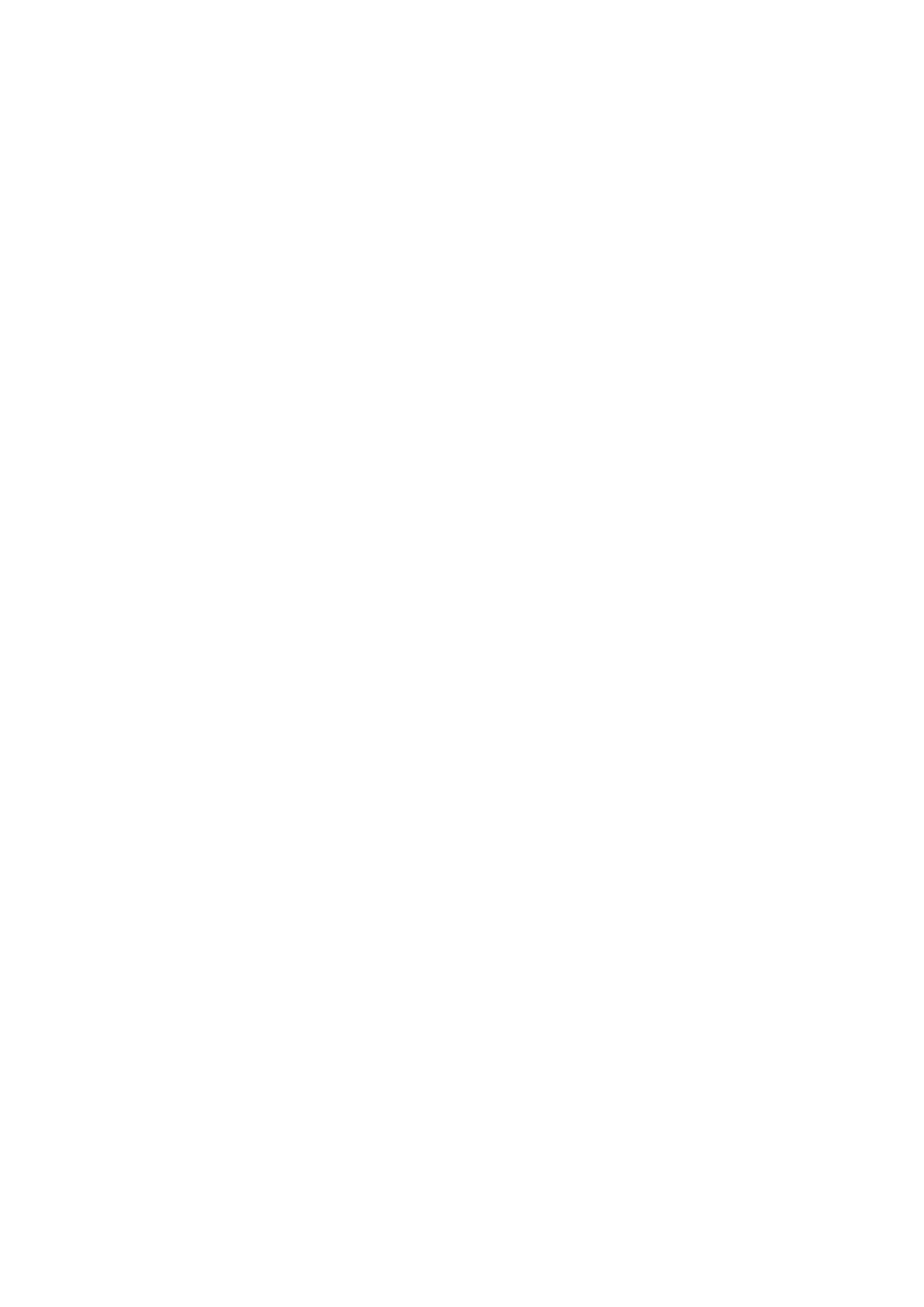# **LOCAL GOVERNMENT ACT 1995**

# SHIRE OF DUNDAS

# **REPEAL LOCAL LAW 2018**

Under the powers conferred by the *Local Government Act 1995* and under all other powers enabling it, the Council of the Shire of Dundas resolved on 17 April 2018 to make the following local law.

# **1. Citation**

This local law is cited as the *Shire of Dundas Repeal Local Law 2018*.

#### **2. Commencement**

This local law comes into operation 14 days after the date of its publication in the *Government Gazette*.

# **3. Repeal**

The following local laws are repealed—

- (a) *Dundas Road Board Parking By-law* as published in the *Government Gazette* on 29 March 1940 and as amended in the *Government Gazette* on 19 July 1940;
- (b) *Dundas Road Board Angle Parking By-laws* as published in the *Government Gazette* on 12 November 1948;
- (c) *Dundas Road Board Parking By-laws* as published in the *Government Gazette* on 29 June 1955; and
- (d) *Dundas Road Board By-law for Prevention of Damage to Roads* as published in the *Government Gazette* on 3 February 1956.

The Common Seal of the Shire of Dundas was affixed by authority of a resolution of the Council in the presence of—

———————————

————

Dated: 16 May 2018.

LAURENE BONZA, Shire President. DOUG STEAD, Chief Executive Officer.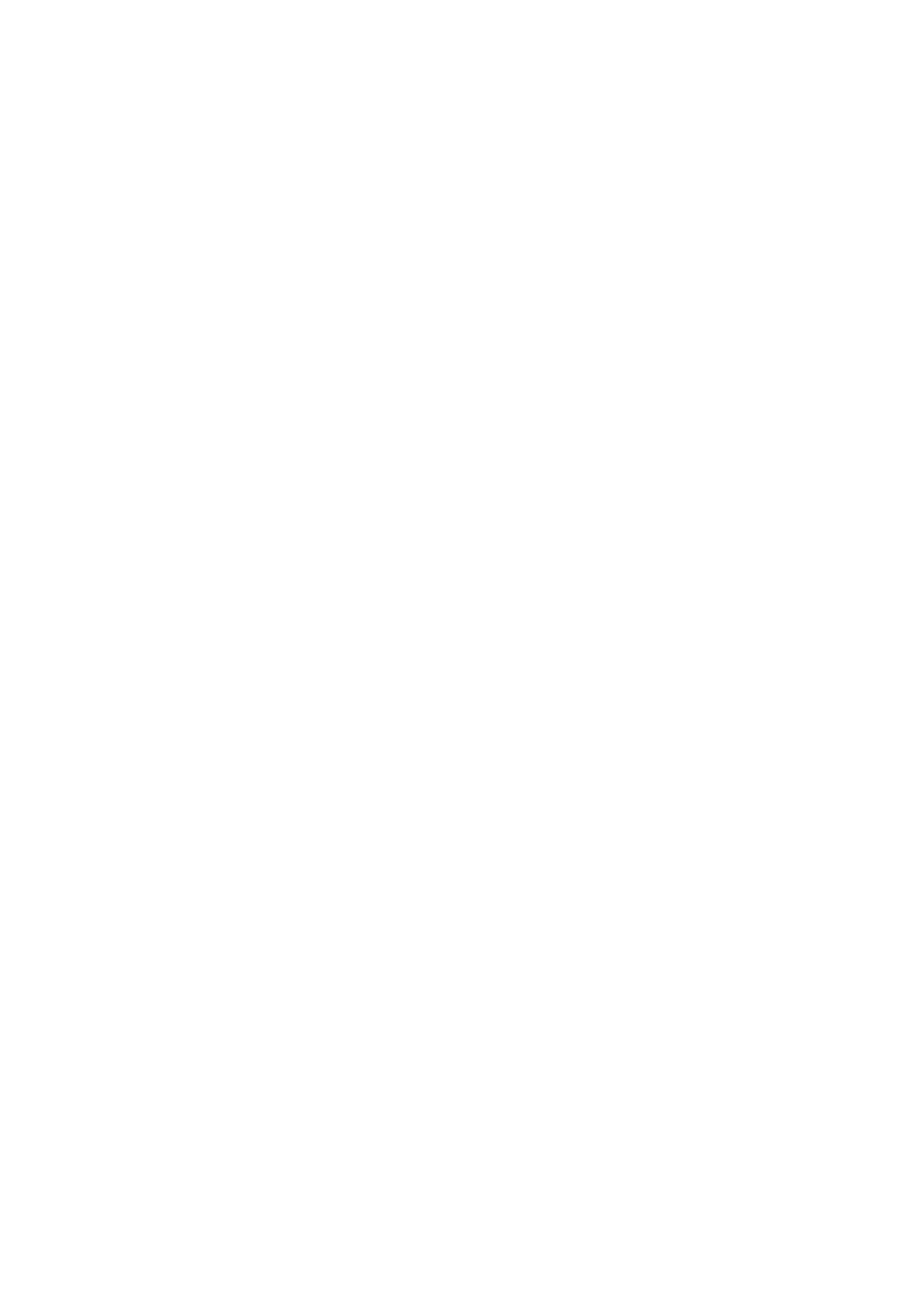# **LOCAL GOVERNMENT ACT 1995**

SHIRE OF DUNDAS

# **STANDING ORDERS LOCAL LAW 2018**

Under the powers conferred by the *Local Government Act 1995* and under all other powers enabling it, the Council of the Shire of Dundas resolved on the 17 April 2018 to make the following local law.

## **PART 1—PRELIMINARY**

# **1.1 Citation**

This local law may be cited as the *Shire of Dundas Standing Orders Local Law 2018*.

## **1.2 Commencement**

This local law will come into operation 14 days after the date of publication in the *Government Gazette.*

## **1.3 Application and intent**

(1) The proceedings and business of the Council shall be conducted in accordance with the Act, and where not specifically prescribed, according to this local law, the clauses of which shall be referred to as "the Standing Orders".

(2) This local law provides rules and guidelines which apply to the conduct of meetings of the Council, its committees and electors.

(3) This local law is intended to result in—

- (a) Better decision-making by the Council and committees;
- (b) The orderly conduct of meetings dealing with Council business;
- (c) Better understanding of the process of conducting meetings; and
- (d) The more efficient and effective use of time at meetings.

## **1.4 Interpretations**

(1) The following interpretations should be used in these local laws, unless the context otherwise requires—

**Absolute majority** is more than 50% of the current number of elected Council positions whether they are vacant or not regardless of the number actually present;

**75% majority** has the meaning given to it in the Act;

**Act** means the *Local Government Act 1995* and amendments and successors;

**CEO** means the Chief Executive Officer of the Local Government;

**Clause** means a clause of these local laws;

**Committee** means any Committee appointed in accordance with the provisions of the Act;

**Committee meeting** means a meeting of a committee;

**Local government** means the Shire of Dundas;

**Council** means the Council of the Shire of Dundas;

**Meeting** includes any Ordinary or Special Meeting of the Council or any other meeting held in accordance with the Act and properly convened as the Act requires;

**Member** means the President, or a Councillor of the Council;

**Officer** is an employed member of the staff of the Council;

**Presiding Member** means—

- (a) in respect of the Council, the person presiding under section 5.6 of the Act; and
- (b) in respect of a committee, the person presiding under sections 5.12, 5.13, and 5.14 of the Act;

# **Regulations** means the *Local Government (Administration) Regulations 1996;*

**Shire President** means the Shire President of the Local Government or other Presiding Member at a Council meeting under section 5.6 of the Act;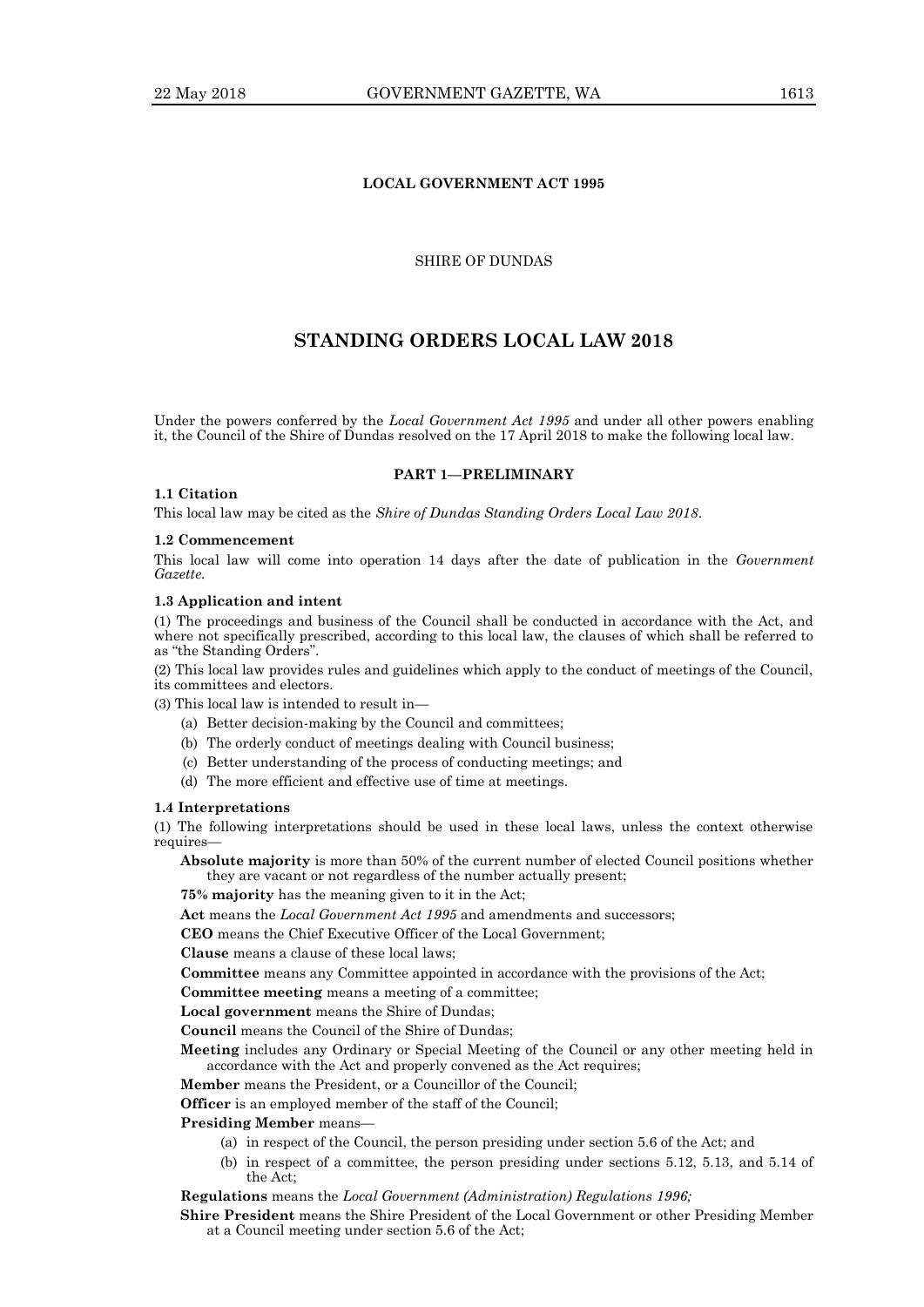**Simple majority** is more than 50% of the Councillors present and voting;

**Substantive motion** means an original motion or an original motion as amended, but does not include an amendment or a procedural motion.

(2) Unless otherwise defined in this local law, the terms and expressions used in this local law are to have the meaning given to them in the Act and Regulations.

### **1.5 Repeal**

The *Shire of Dundas Local Law No. 1—Standing Orders* as published in the *Government Gazette* on the 4 September 1997 is repealed.

# **PART 2—MEETINGS—NOTICE AND BUSINESS**

# **2.1 Notice of meetings—members to receive notice**

Before any ordinary or special meeting of the Council a notice signed by the CEO, stating the place, date and hour of holding the meeting, and specifying the business to be transacted with supporting committee reports, shall be transmitted by post, email or otherwise left or delivered to each member of the Council, at least 72 hours before the meeting, at the usual or last known place of abode or business, or to another address any member may request by notice in writing to the CEO.

#### **2.2 Special or emergency meetings**

(1) A meeting of Council for the purpose of dealing with an emergency situation may be called by the President or CEO, or in their absence, any three Councillors.

(2) Members of the Council will be telephoned or contacted by facsimile or email if unavailable directly by telephone and advised of the time and place of the meeting and the nature of the emergency business.

(3) Decisions made at this meeting must be by absolute majority unless the Act specifies otherwise.

## **2.3 Business to be specified on notice paper**

No business shall be transacted at any meeting of the Council other than that specified in the notice without the approval of the Presiding Member or the approval of the majority of Councillors present determined by vote.

# **2.4 Specified papers**

Any member may, in writing addressed to the CEO and delivered to the office of the CEO at least 48 hours before any meeting of the Council, or of any committee of the Council, request that any specified papers be laid upon the table at any meeting to be named, and the papers shall be laid upon the table accordingly.

## **2.5 Papers relating to matter under discussion**

(1) At any meeting of the Council, or of any committee of the Council, the Presiding Member or any member may require the production of any specified papers, documents, books or records, books of accounts, plans, or any other record or matter whatsoever relating to any question then under discussion providing that wherever possible, the notice prescribed in the preceding clause shall be given.

(2) In the event of notice not having been given, the proceedings of the Council shall not be unreasonably delayed while documents are obtained.

## **2.6 Objectionable business**

(1) If the Presiding Member at any meeting of the Council is of the opinion that any motion or business proposed is of an objectionable nature, the Presiding Member may, either before or after the matter is brought forward, declare that it shall not be considered.

(2) Any member of the Council may move dissent from such a declaration made from the Chair. On the motion being seconded, the motion to dissent shall be put without debate, and in the event of the motion being carried by a majority of the members present, the business referred to shall then be considered immediately, but if the motion is lost, the ruling of the Presiding Member shall stand.

# **PART 3—MEETINGS QUORUM**

## **3.1 Quorum at meetings**

In accordance with the Act, the quorum at all meetings of Council and its committees shall be a minimum of 50% of the total number of places whether vacant or not.

#### **3.2 Count-out adjournment**

(1) At any time during any meeting of the Council any Councillor or the CEO may call the attention of the Presiding Member to the fact that a quorum is not present.

(2) The Presiding Member shall immediately suspend the proceedings of the meeting for a period of five minutes.

(3) If a quorum is not present at the end of this period, the meeting shall be deemed to have been counted out, and the Presiding Member shall adjourn it to a later hour of the same day or to any other time, not more than seven days from the date of adjournment.

# **3.3 Absence of quorum-record in minute book**

At all the meetings of the Council when the Council is counted out, and an absence of quorum noted, the circumstances, together with the names of the members present, shall be recorded in the Minutes.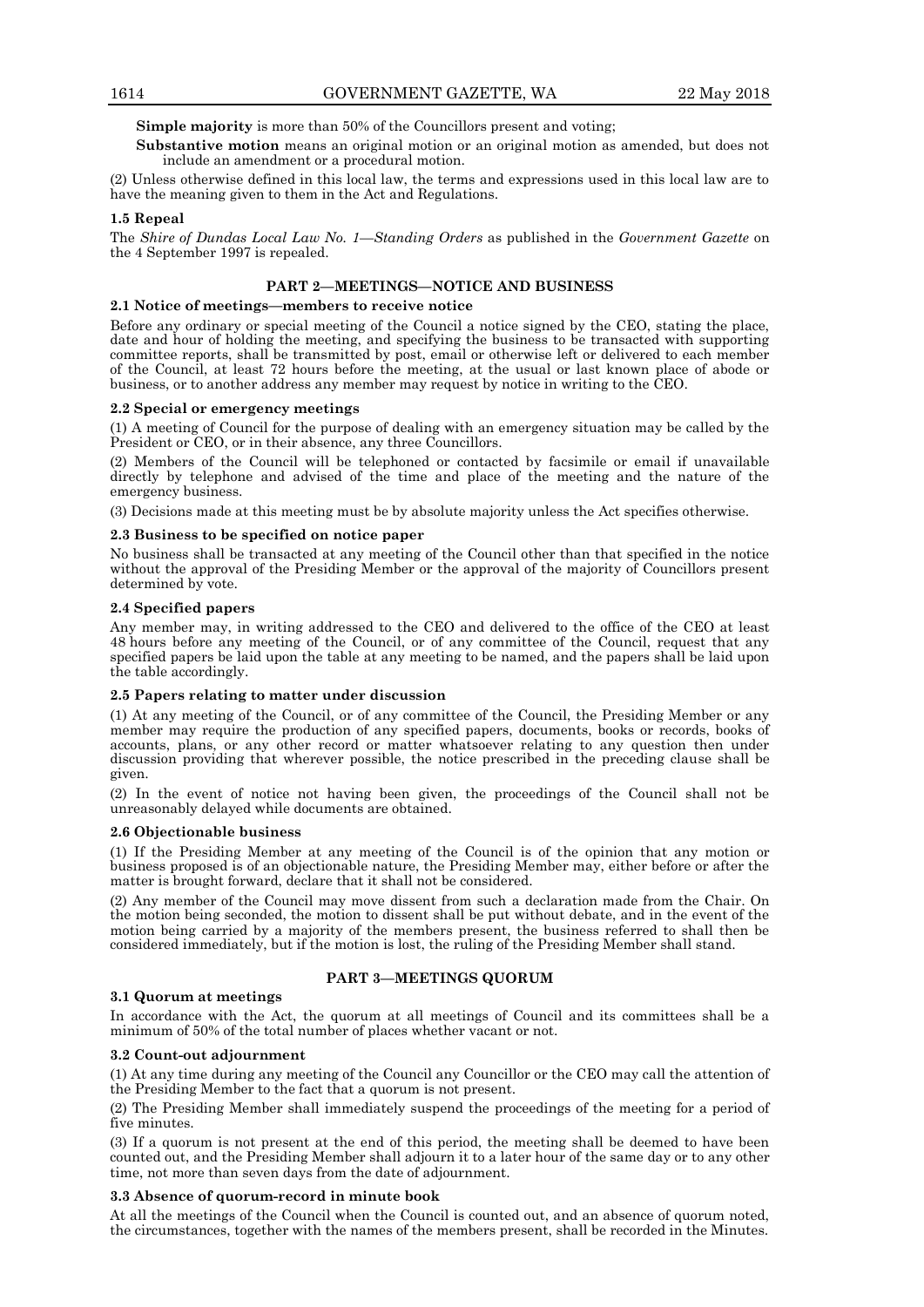## **PART 4—MEETING MINUTES**

### **4.1 Recording and reading of minutes**

(1) Binding or pasting or otherwise permanently affixing the minutes to the leaves of a book shall be a sufficient recording of the minutes.

(2) Reading of the minutes of a previous meeting may be dispensed with provided that a copy of these minutes has been made available to each member at least 72 hours prior to the date of the ordinary meeting at which they are presented for confirmation.

### **4.2 Confirmation of minutes**

(1) The minutes of any preceding meeting or meetings as described in the Act, not previously confirmed, shall be submitted for confirmation as the first business after public question time at all meetings of the Council, and no discussion of them shall be permitted except as to their accuracy as a record of the proceedings.

(2) Each page of the minutes of the full Council meeting shall be initialled by the President or person presiding over the meeting as prescribed by the Act, except that the last page of the minutes must receive a full signature and date.

## **4.3 Recording of proceedings**

(1) The Local Government may direct that an audio or video recording of a meeting of the Council or a committee be made.

(2) In the event of a recording being made under subclause (1), the Presiding Member is to advise the meeting, immediately before the meeting is commenced, that such a recording will be taking place.

(3) A person, other than the Local Government, is not to use any electronic, visual or audio recording device or instrument to record the proceedings of the Council without the permission of the Presiding Member.

(4) If the Presiding Member gives permission under subclause (3), the Presiding Member is to advise the meeting, immediately before the meeting is commenced, that such permission has been given and the nature and extent of that permission.

## **PART 5—MEETING AND ORDER OF BUSINESS**

## **5.1 Ordinary meeting—Order of business**

(1) The order of business of an ordinary meeting of Council shall be—

- (a) Declaration of opening and announcement of visitors;
- (b) Declarations of financial, proximity, impartiality interests and gifts received;
- (c) Record of attendance and apologies;
- (d) Applications for leave of absence;
- (e) Response to previous public questions taken on notice;
- (f) Public question time;
- (g) Confirmation of minutes of previous meetings;
- (h) Petitions and deputations or presentations;
- (i) Announcements by the presiding member without discussion;
- (j) Reports of officers;
- (k) Elected members motions of which previous notice has been given;
- (l) New business of an urgent nature;
- (m) Next meeting; and
- (n) Closure of meeting.

(2) Unless otherwise decided by the Council, the order of business at any special meeting of the Council is to be the order in which that business stands in the agenda of the meeting.

(3) In determining the order of business for any meeting of the Council, the provisions of the Act and Regulations relating to the time at which public question time is to be held are to be observed.

#### **5.2 New business of an urgent nature**

(1) In cases of extreme urgency or other special circumstances, matters may, on a motion by the Presiding Member that is carried by the meeting, be raised without notice and decided by the meeting.

(2) In subclause (1), "cases of extreme urgency or other special circumstances" means matters that have arisen after the preparation of the agenda that are considered by the Presiding Member to be of such importance and urgency that they are unable to be dealt with administratively by the Local Government and must be considered and dealt with by the Council before the next meeting.

# **PART 6—MEETINGS—PUBLIC PARTICIPATION AND CONDUCT**

#### **6.1 Meetings generally open to the public**

Meetings being generally open to the public is dealt with in the Act.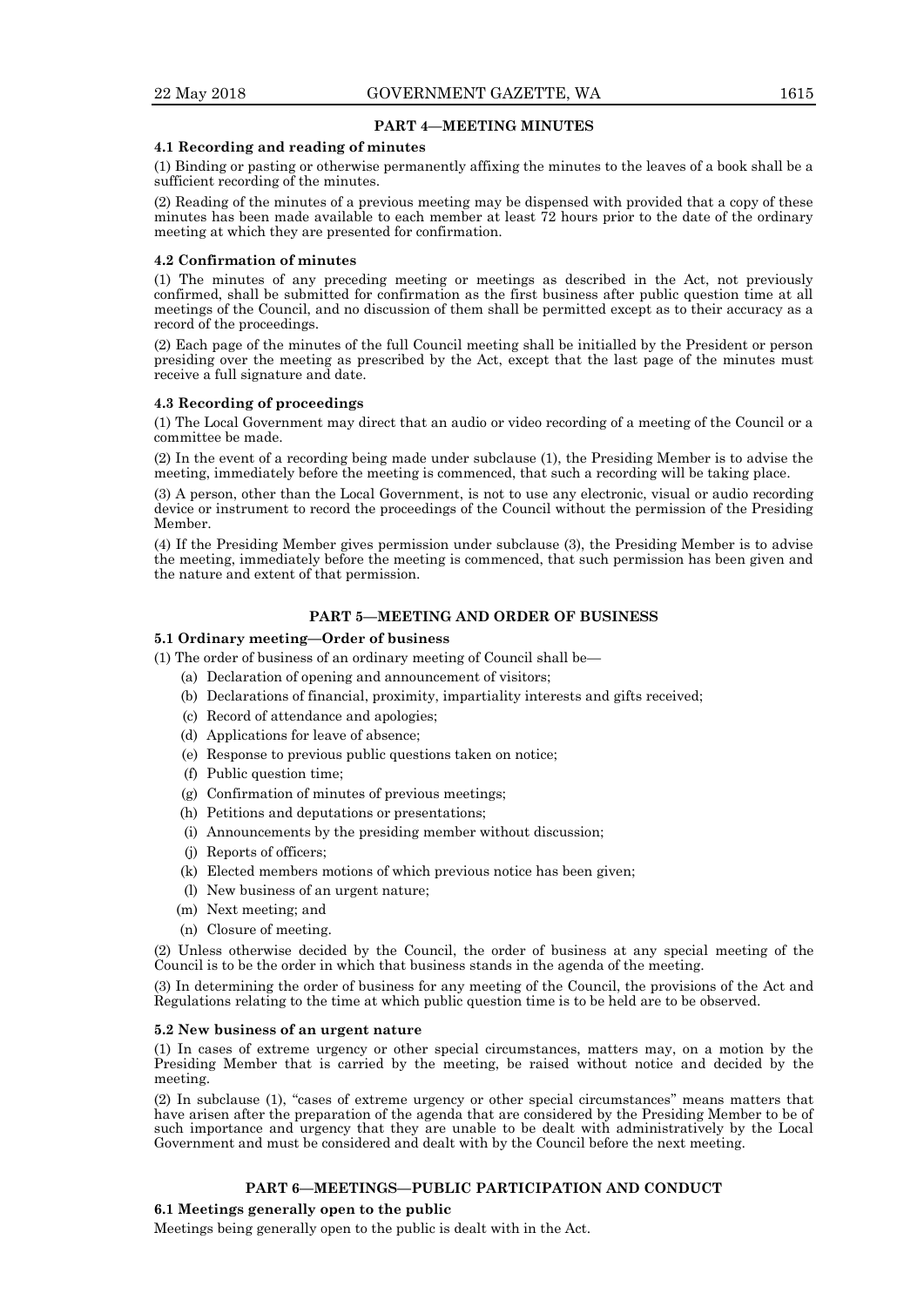# **6.2 Meetings not open to the public**

(1) The CEO may, at any time, recommend that a meeting or part of a meeting be closed to members of the public.

(2) The Council or a committee, in one or more of the circumstances dealt with in the Act, may at any time, by resolution, decide to close a meeting or part of a meeting.

(3) If a resolution under subclause (2) is carried—

- (a) the Presiding Member is to direct everyone to leave the meeting except—
	- (i) the Members;
	- (ii) the CEO; and
	- (iii) any officer specified by the Presiding Member; and
- (b) the meeting is to be closed to the public until, at the conclusion of the matter justifying the closure of the meeting to the public, the Council or the committee, by resolution, decides otherwise.

(4) A person who fails to comply with a direction under subclause (3)(a) may, by order of the Presiding Member, be removed from the meeting.

(5) While the resolution under subclause (2) remains in force, the operation of clause 12.4 is to be suspended until the Council or the committee, by resolution, decides otherwise.

(6) A resolution under this clause may be made without notice.

(7) Unless the Council resolves otherwise, once the meeting is reopened to members of the public, the Presiding Member is to ensure that any resolution of the Council made while the meeting was closed is to be read out including a vote of a Member to be included in the minutes.

# **6.3 Public questions**

(1) Question time for the public is dealt with in the Act.

(2) Public question time will be limited to a total of fifteen minutes of duration, except by consent of the Presiding Member and each speaker will be limited to three minutes duration to speak, except by consent of the Presiding Member;

(3) The Presiding Member may decide that a public question shall not be responded to where—

- (a) the same or similar question was asked at a previous meeting, a response was provided and the member of the public is directed to the minutes of the meeting at which the response was provided;
- (b) the member of the public uses public question time to make a statement, provided that the Presiding Member has taken all reasonable steps to assist the member of the public to phrase the statement as a question; or
- (c) the member of the public asks a question that is offensive or defamatory in nature, provided that the Presiding Member has taken all reasonable steps to assist the member of the public to phrase the question in a manner that is not offensive or defamatory.

## **6.4 Participation at committee meetings**

(1) In this clause a reference to a person is to a person who—

- (a) is entitled to attend a committee meeting;
- (b) attends a committee meeting; and
- (c) is not a member of that committee.

(2) Without the consent of the Presiding Member, no person is to address a committee meeting.

(3) The Presiding Member of a committee may allow a person to make an oral submission to the committee for up to 3 minutes.

(4) A person addressing the committee with the consent of the Presiding Member is to cease that address immediately after being directed to do so by the Presiding Member.

(5) A person who fails to comply with a direction of the Presiding Member under subclause (4) may, by order of the Presiding Member, be removed from the committee room.

(6) The Council may make a policy dealing with the circumstances in which a person may be given consent to address a committee meeting.

## **6.5 Admission and removal of the public**

(1) The public is admitted to the Council Chamber on the basis that no expression of dissent or approval, conversation or interruption to the proceedings of the Council shall take the place.

(2) In the event of any such interruption, the Presiding Member may use discretion and without a vote of the Council, require these interrupting to withdraw.

(3) The person or persons concerned shall immediately withdraw from the Council Chamber.

(4) This direction by the Presiding Member may not be challenged by moving dissent with the ruling and the Presiding Members ruling is final.

(5) Any person, not being a member of the Council, who interrupts the orderly conduct of the business of the Council who does not withdraw immediately upon being called by the Presiding Member to withdraw from the Council Chamber may, by order of the Presiding Member, be removed from the Council Chamber.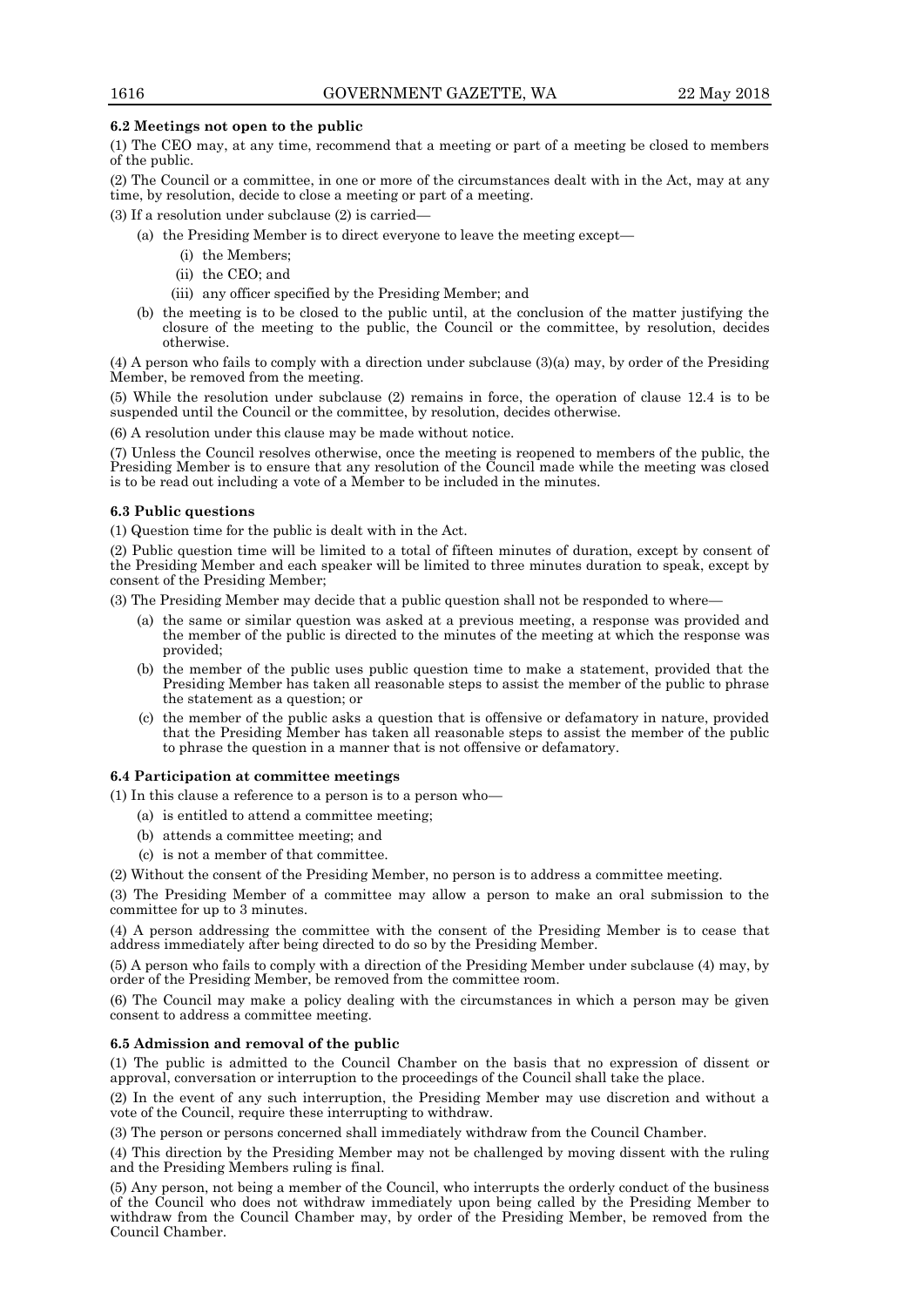# **PART 7—ROLE OF PRESIDING MEMBER**

## **7.1 Directions by the Presiding Member**

(1) At any meeting of the Council the Presiding Member shall have the right to direct attention to any matter of interest or relevance to the business of the Council or propose a change to the order of business.

(2) Any Councillor may move that a change in order of business proposed by the Presiding Member not be accepted and if carried by a majority of Councillors present, the proposed change in order will not take place.

## **7.2 The Presiding Member to take part in debates**

Subject to the provisions of these local laws, the Presiding Member may take part in a discussion upon any question before the Council, provided that like other Councillors in accordance with these local laws, the Presiding Member may only speak once and provided that this is done before the right of reply is exercised.

## **7.3 Precedence of Presiding Member**

(1) When the Presiding Member rises during the progress of a debate, any member of the Council then speaking, or offering to speak, shall immediately cease and every member of the Council present shall preserve strict silence so that the Presiding Member may be heard without interruption.

(2) This clause shall not be used by the Presiding Member to exercise the right provided in Clause 7.2, but shall be used to preserve order.

## **7.4 Dissent with the Presiding Members ruling**

(1) Except where expressly denied in these local laws or the Act, a member of the Council may move a procedural motion to disagree with a ruling given by the Presiding Member.

(2) The Presiding Member must immediately call for a seconder and put the motion without debate.

# **PART 8—QUESTIONS**

## **8.1 Questions by Members**

(1) Members may ask questions relating to an item on the notice paper or on matters related to the good government of persons in the district.

(2) A Member requesting general information from an employee at a Council meeting may ask a question without notice and with the consent of the Presiding Member, may ask one or more further questions of that employee or another employee present at the meeting.

(3) Where possible the employee shall endeavour to answer the question to the best of his or her knowledge and ability, however, if the information is unavailable or the answer requires research or investigation, the employee may ask that—

- (a) the question be placed on notice for the next meeting of Council; and
- (b) the answer to the question be given to the Member who asked it within 14 days.

(4) Every question and answer—

- (a) is to be brief and concise; and
- (b) is not to be accompanied by argument, expression of opinion or statement of facts, except to the extent necessary to explain the question or answer.

(5) In answering any question, an employee may qualify his or her answer and may at a later time in the meeting or at a subsequent meeting alter, correct, add to or otherwise amend the original answer.

## **8.2 Questions not to involve argument or opinion**

In putting any question, no argument or expression of opinion shall be used or offered, nor any facts stated, except these necessary to explain the question.

# **PART 9—PETITIONS**

# **9.1 Petitions**

- (1) A petition is to be in writing and—
	- (a) be addressed to the Shire President;
	- (b) be made by electors of the district;
	- (c) state the request on each page of the petition;
	- (d) contain the name, address and signature of each elector making the request, and the date each elector signed;
	- (e) contain a summary of the reasons for the request; and
	- (f) state the name of the person to whom, and an address at which, notice to the petitioners can be given.
- (2) Upon receiving a petition, the Local Government is to—
	- (a) receive the petition and submit it to the relevant officer to be included in his or her report deliberations (to be submitted within the next 2 rounds of Council meetings) on the matter that is the topic of the petition, subject to subclause (3).
	- (b) If in the opinion of the Presiding Member the subject or topic of the petition does not fall within the jurisdiction of the Council, reject the petition.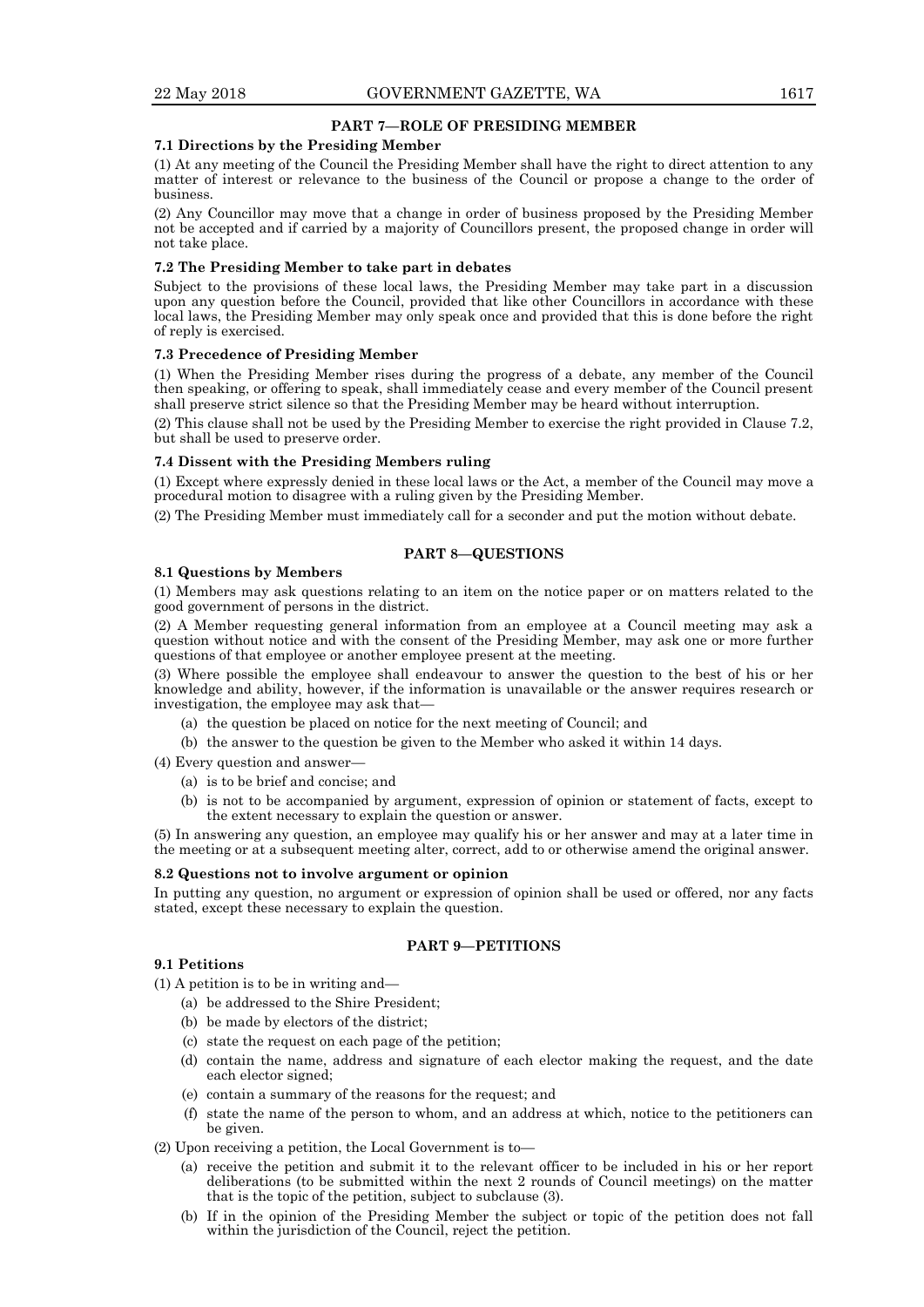(3) At any meeting, the Council is not to vote on any matter that is the subject of a petition presented to that meeting, unless—

- (a) the matter is the subject of a report included in the agenda; and
- (b) the Council has considered the issues raised in the petition.

# **PART 10—NOTICE OF MOTION**

# **10.1 Notices of motion-ordinary and extraordinary business**

Councillors may bring forward business in the form of a written motion, of which notice shall be given in writing to the CEO, up to 24 hours before the publication of the business paper.

## **10.2 Register of notices**

(1) The CEO shall, immediately upon the receipt of any notice of motion, enter it in the book to be provided and kept for the purpose.

(2) This book shall be open to the inspection of every member of the Council.

## **10.3 Closing of notice book**

In order to give every facility for the due issuing of notices to members of the Council by the CEO, the notice book shall be closed at noon on the day preceding the day fixed for publication of the notice paper.

# **10.4 Relevance of notice**

A notice of motion is to relate to the good governance of the district.

# **10.5 Motion to lapse**

A motion shall lapse unless the member who gave notice is present, unless another Councillor is willing to move the motion when it is called.

# **10.6 Order of notice of motion**

All notices of motion shall be dated and numbered as received and shall be entered by the CEO upon the business paper in the order in which they are received, except by permission of the Presiding Member or the Council, as outlined in accordance with Clause 7.1 of these local laws.

# **10.7 Exclusion or amendment of notice**

(1) The CEO, after consultation with the President, may exclude from the Council business paper any notice of motion which may be out of order.

(2) Clerical alterations or amendments which will bring the notice of motion into due form may be made by the CEO, but no notice shall be deemed invalid on the basis of the policy involved being considered objectionable, or because it relates to a matter not within the scope of the ordinary work of the Council so long as, in the opinion of the President or the CEO, the matter is one of public interest, utility or importance.

## **10.8 Limitations of notices**

No member shall have more than three notices on the business paper at the same time unless express approval of the President has been obtained.

## **10.9 Notices abandoned**

If a motion, notice of which is specified on the business paper, is not moved either by the member of the Council who has given the notice of motion, or by some other Councillor, or if the motion is not seconded, it shall be considered as abandoned and shall not again be introduced without subsequent notice of motion boing given to the CEO.

# **10.10 Lack of quorum during discussion on motion**

If an adjournment under clause 3.2 occurs during a discussion upon any motion, notice of which has been given, discussion on the motion shall continue when the meeting resumes or if the meeting is adjourned, at the adjourned meeting.

## **10.11 Repetition of lost motions**

No motion which has the same specific intent to one which has been lost within the preceding three months shall be moved unless it is presented as a notice of motion and the notice is signed by one third of the offices of member of Council, whether present or not.

# **PART 11—CONDUCT OF MEMBERS**

# **11.1 Official titles to be used**

Members of the Council shall speak of each other in the Council during the transaction of business by their respective titles of President or Councillor. Members of the Council, in speaking of or addressing officers, shall designate them by their respective official titles.

## **11.2 Members to occupy own seats**

In accordance with the Act, at the first meeting attended by a Councillor after election, the CEO shall allocate by random draw, a position at the Council table to each Councillor and the Councillor shall, until such time as there is a call by a majority of Councillors for a reallocation of positions, occupy that position when present at meetings of Council.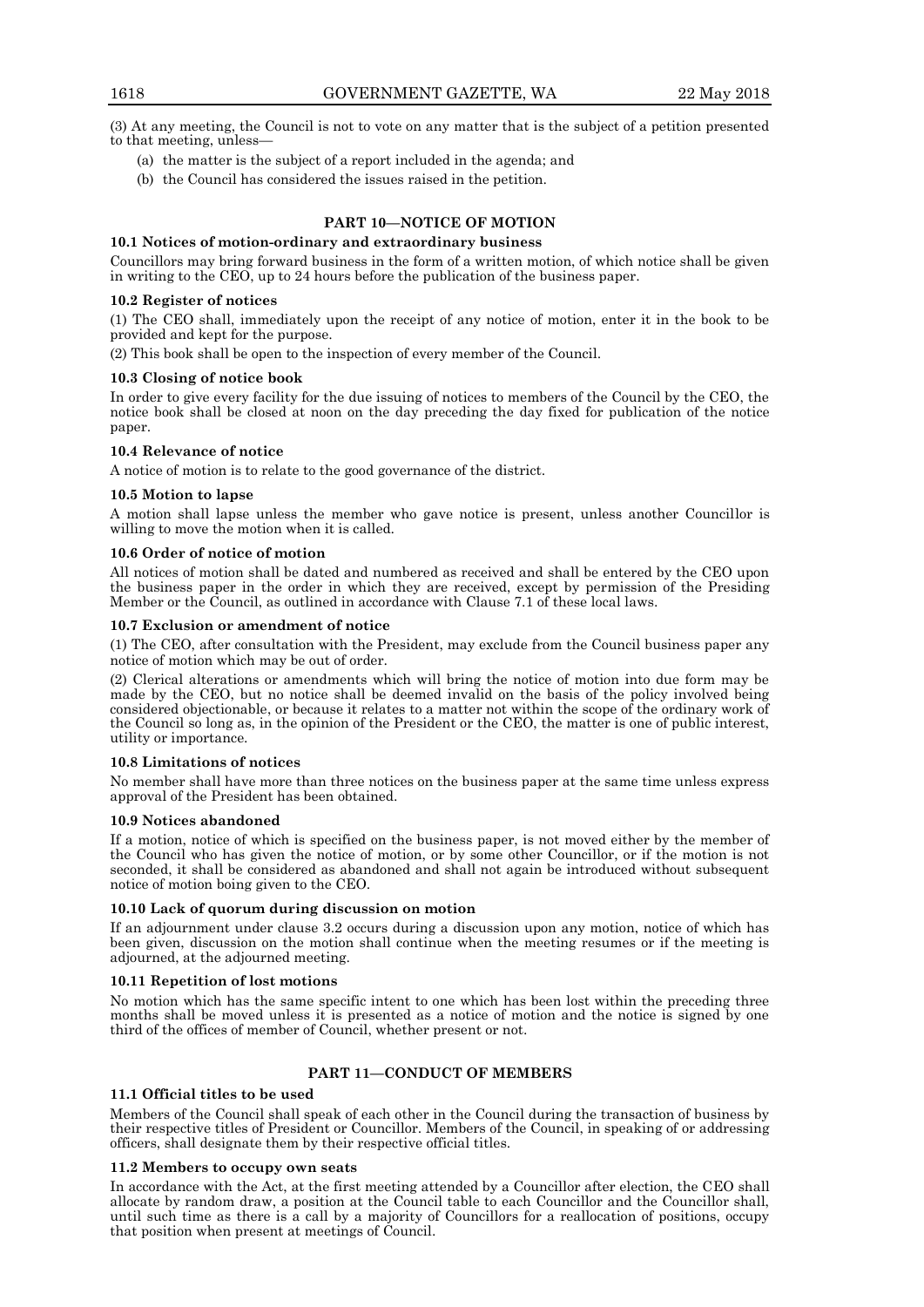## **11.3 Leaving meetings**

After a meeting of the Council has been formally constituted, and the business commenced, no member shall enter, leave or withdraw from the meeting without first seeking leave from the Presiding Member.

## **11.4 Debate—Maintenance of order**

No member of Council may impute motives or use offensive or objectionable expressions in reference to any member, officer of the Council, or any other person.

## **11.5 Alcohol**

Consumption of alcohol in Council or committee meetings is prohibited.

# **PART 12—CONDUCT OF MEMBERS DURING DEBATE**

### **12.1 Members who wish to speak**

Every member of the Council wishing to speak shall indicate by show of hands or other method agreed upon by Council. When invited by the Presiding Member to speak, members shall address the Council through the Presiding Member.

## **12.2 Priority**

(1) In the event of two or more members of the Council wishing to speak at the same time, the Presiding Member shall decide which member is entitled to be heard.

(2) The decision shall not be open to discussion or dissent.

## **12.3 Relevance**

Every member of the Council shall restrict their remarks to the motion or amendment under discussion, or to an explanation or point of order.

## **12.4 Limitation of number of speeches**

No member of the Council shall address the full Council more than once on any motion or amendment before the Council except the mover of a substantive motion, in reply, or to a point of order, or in explanation.

# **12.5 Limitation of duration of speeches**

(1) All addresses shall be limited to a maximum of three minutes.

(2) Extension of time is permissible only with the agreement of the majority of Councillors present.

### **12.6 Members not to speak after conclusion of debates**

No member of the Council may speak to any question after it has been put by the chair.

#### **12.7 Irrelevance, repetition, imputations, offensive expressions**

(1) The Presiding Member may call the attention of the Council to continued irrelevance, tedious repetition, unbecoming language, or any breach of order on the part of a member of the Council, and may direct the Councillor, if speaking to discontinue the speech, and the Councillor shall then cease speaking.

(2) A Councillor may call the attention of the Presiding Member to continued irrelevance, tedious repetition, unbecoming language, or any breach of order on the part of a member of the Council, and may call upon the Presiding Member to direct the Councillor to cease speaking.

(3) If after a Councillor has drawn the attention of the Presiding Member according to Clause (2), a Councillor continues without alteration, a Councillor may move that the Councillor ceases to speak.

(4) Upon moving this motion the Presiding Member must immediately call for a seconder, but there shall be no debate.

(5) If carried by a majority of Councillors present, the Councillor may take no further part in debate on the question before the meeting.

#### **12.8 Members not to interrupt**

No member of the Council shall interrupt another member of the Council whilst speaking unless—

- (a) to raise a point of order; or
- (b) to call attention to the absence of a quorum.

#### **12.9 Re-opening discussion on resolutions**

No member of the Council shall re-open discussion on any resolution of the Council, except for the purpose of moving that the resolution be revoked or changed.

## **12.10 Chairs right to adjourn without explanation to regain order**

(1) If a meeting ceases to operate in an orderly manner, the Presiding Member may use discretion to adjourn the meeting for a period of up to fifteen minutes without explanation, for the purpose of regaining order.

(2) This action cannot be challenged by any member of Council.

(3) Upon resumption, debate will continue at the point at which the meeting was adjourned.

(4) If at any one meeting, the Presiding Member has cause to adjourn the meeting on two occasions, the Presiding Member has the right to adjourn the meeting for a period of no longer than seven days.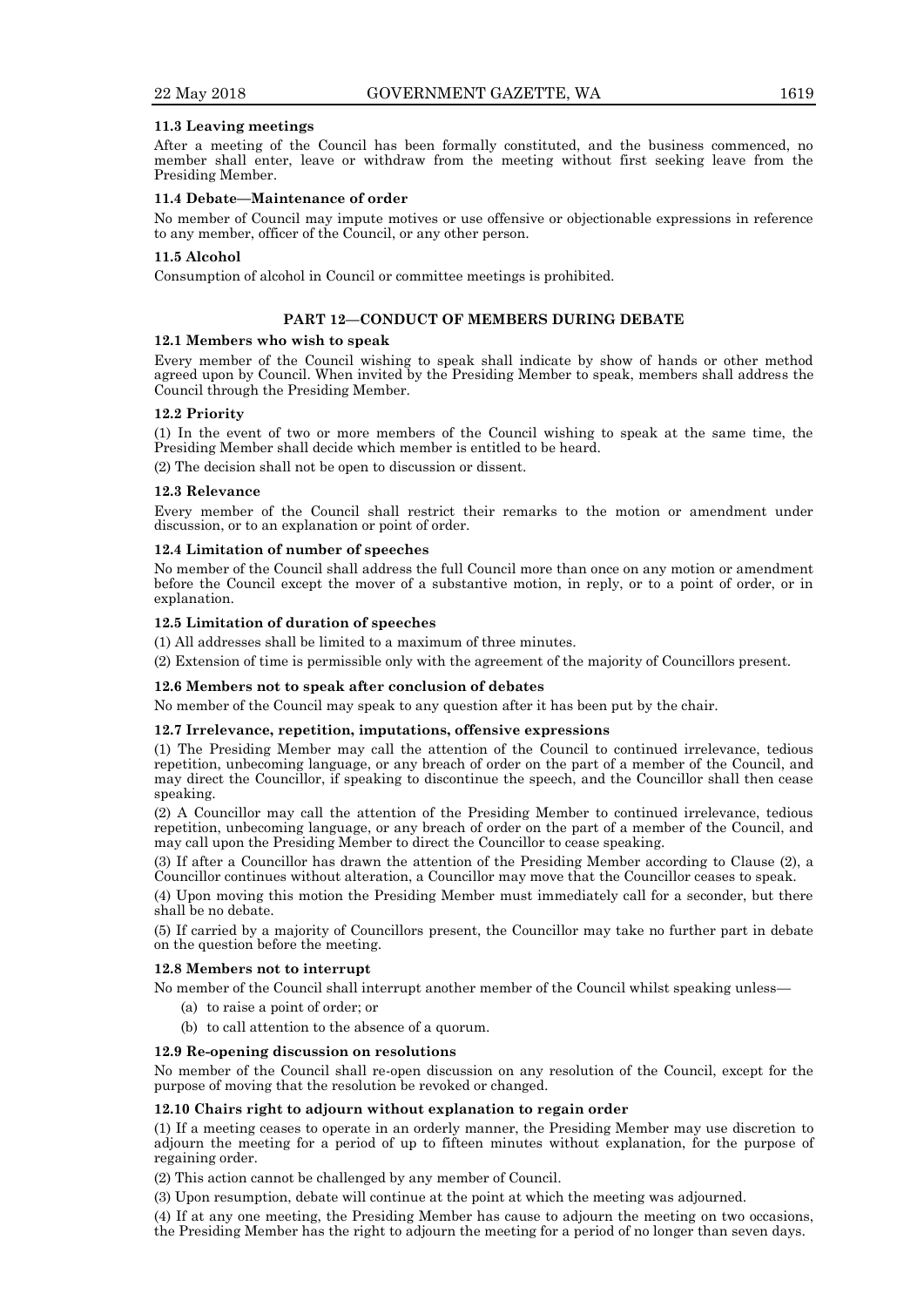# **PART 13—PROCEDURES FOR DEBATES ON MOTIONS**

# **13.1 Motions to be read**

Any member of the Council who intends to submit a substantive motion or amendment to a substantive motion shall read the text before speaking to it.

# **13.2 To be seconded**

No motion or amendment to a substantive motion shall be in order, or be open to debate until it has been seconded.

# **13.3 Only one substantive motion considered**

When a substantive motion is under debate at any meeting of the Council, no further substantive motion shall be accepted.

# **13.4 Order of call in debate**

The Presiding Member will call speakers to a substantive motion in the following order—

- (a) The mover to state the motion;
- (b) A seconder to the motion;
- (c) The mover to speak the motion;
- (d) The seconder to speak the motion;
- (e) A speaker against the motion;
- (f) A speaker for the motion;
- (g) Other speakers against and for the motion, alternating in view, if any; and
- (h) Mover takes right of reply which closes debate.

# **13.5 Limit of debate**

The Presiding Member may offer the right of reply and put the motion to the vote if the Presiding Member believes sufficient discussion has taken place even though all Councillors may not have spoken.

# **13.6 Seconder requesting right to speak**

A seconder may request the right to speak at a later time in debate, however the moving of any procedural motion which will close debate, or any amendment to the substantive motion is carried will automatically deny the seconder the right to speak to the substantive motion.

# **PART 14—PROCEDURAL MOTIONS**

## **14.1 Permissible procedural motions**

In addition to the right to move an amendment to a substantive motion a Member may move the following procedural motions—

- (a) that the meeting proceed to the next item of business;
- (b) that the debate be adjourned;
- (c) that the meeting now adjourn;
- (d) that the question be now put;
- (e) that the Member be no longer heard;
- (f) that the ruling of the Presiding Member be disagreed with;
- (g) that the meeting be closed to the public; or
- (h) that the motion lie on the table.

## **14.2 No debate**

(1) The mover of a motion specified in paragraph (a), (b), (c), (f), (g) or (h) of clause 14.1 may speak to the motion for not more than 2 minutes, the seconder is not to speak other than to formally second the motion, and there is to be no debate on the motion.

(2) The mover of a motion specified in paragraph (d) or (e) of clause 14.1 may not speak to the motion, the seconder is not to speak other than to formally second the motion, and there is to be no debate on the motion.

# **14.3 Who may move**

No person who has moved, seconded, or spoken for or against the substantive motion, or any amendment to the substantive motion, may move any procedural motion which, if carried, would close the debate on the substantive motion or amendment.

# **14.4 Procedural motions—right of reply on substantive motion**

The carrying of a procedural motion which closes debate on the substantive motion or amendment and forces a decision on the substantive motion or amendment does not deny the right of reply to the mover of the substantive motion.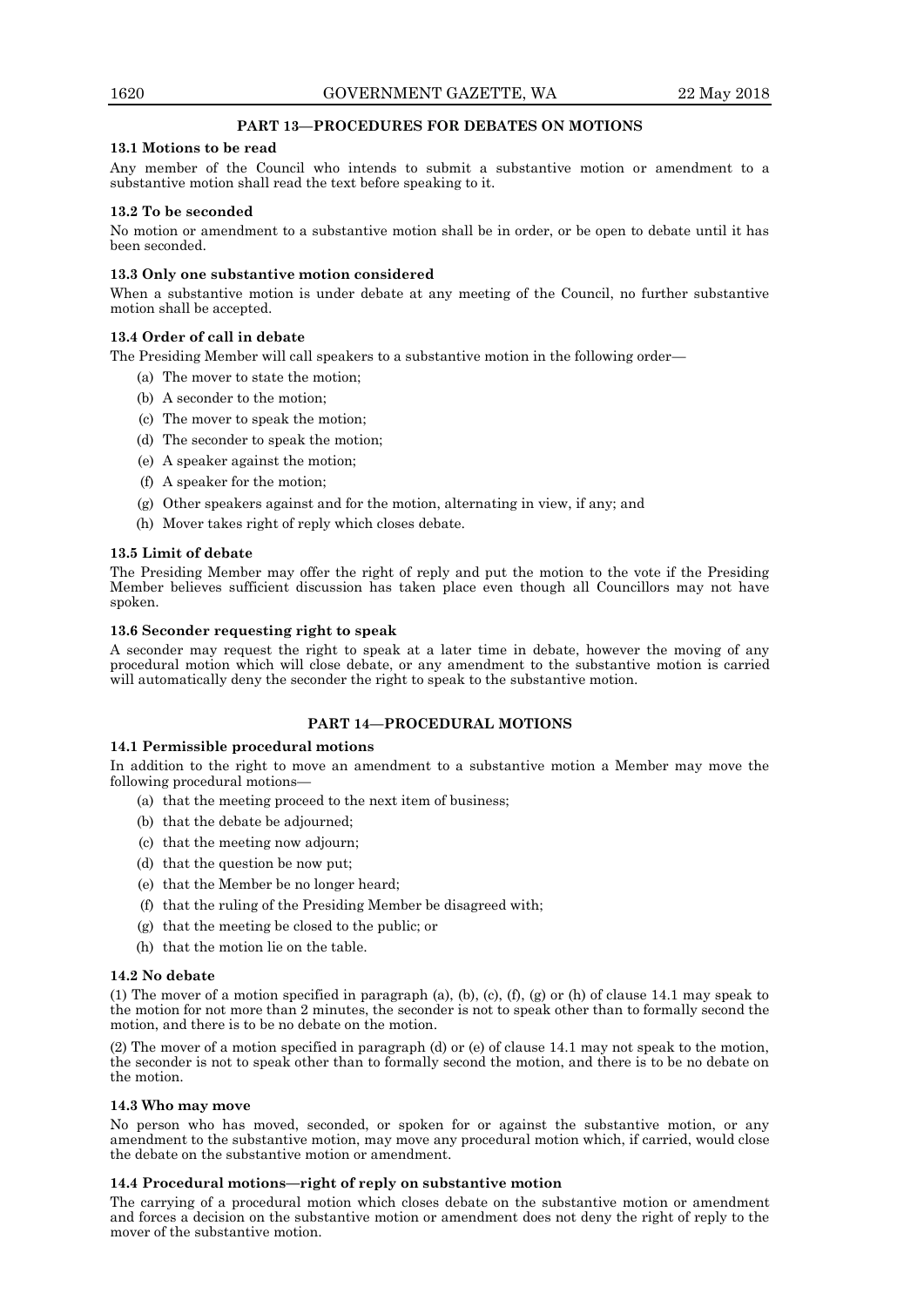# **14.5 Meeting to proceed to the next item of business**

The motion "that the meeting proceed to the next business", if carried, has the effect that—

- (a) the debate on the substantive motion or amendment ceases immediately;
- (b) no decision is made on the substantive motion;
- (c) the Council moves to the next item of business; and
- (d) there is no requirement for the matter to be raised again for consideration.

## **14.6 Debate to be adjourned**

A motion "that the debate be adjourned"—

- (a) is to state the time to which the debate is to be adjourned; and
- (b) if carried, has the effect that all debate on the substantive motion or amendment ceases immediately, but continues at the time stated in the motion.

# **14.7 Meeting now adjourn**

(1) A Member is not to move or second more than one motion of adjournment during the same sitting of the Council.

(2) Before putting the motion for the adjournment of the Council, the Presiding Member may seek leave of the Council to deal first with matters that may be the subject of an adoption by exception resolution.

(3) A motion "that the meeting now adjourn"—

- (a) is to state the time and date to which the meeting is to be adjourned; and
- (b) if carried, has the effect that the meeting is adjourned to the time and date specified in the motion.

(4) A meeting adjourned under subclause (3) is to continue from the point at which it was adjourned, unless the Presiding Member or the Council determines otherwise.

# **14.8 Question to be put**

(1) If the motion "that the question be now put", is carried during debate on a substantive motion without amendment, the Presiding Member is to offer the right of reply and then put the motion to the vote without further debate.

(2) If the motion "that the question be now put" is carried during discussion of an amendment, the Presiding Member is to put the amendment to the vote without further debate.

(3) This motion, if lost, causes debate to continue.

## **14.9 Member to be no longer heard**

If the motion "that the member be no longer heard", is carried, the speaker against whom the motion has been moved cannot speak further on the current substantive motion, or any amendment relating to it, except to exercise the right of reply if he or she is the mover of the substantive motion.

# **14.10 Ruling of the Presiding Member to be disagreed with**

If the motion "that the ruling of the Presiding Member be disagreed with" is carried, that ruling is to have no effect and the meeting is to proceed accordingly.

# **PART 15—EFFECT OF PROCEDURAL MOTIONS**

# **15.1 That the Council proceed to the next business**

(1) This motion, having been carried, will cease the debate to cease immediately and for the Council to move to the next item on the Agenda of the meeting.

(2) No decision will be made on the substantive motion being discussed, nor is there any requirement for the matter to be placed on any future notice paper.

## **15.2 That the question be adjourned**

This motion, having been carried, will cause all debate on the substantive motion or amendment to cease but to continue when the discussion is reconvened.

# **15.3 That the Council do now adjourn**

This motion, having been carried, will cause the meeting to stand adjourned until it is re-opened at which time the meeting continues from the point at which it was adjourned, unless the Presiding Member or the majority of Councillors upon vote, determine otherwise.

# **15.4 That the question be now put**

(1) This motion, having been carried during discussion on a substantive motion without amendment, will cause the Presiding Member to offer the right of reply and then immediately put the question under consideration without further debate.

(2) This motion, having been carried during discussion on an amendment, will cause the Presiding Member to put the amendment to the vote without further debate.

(3) This motion, having been lost, will allow debate to continue.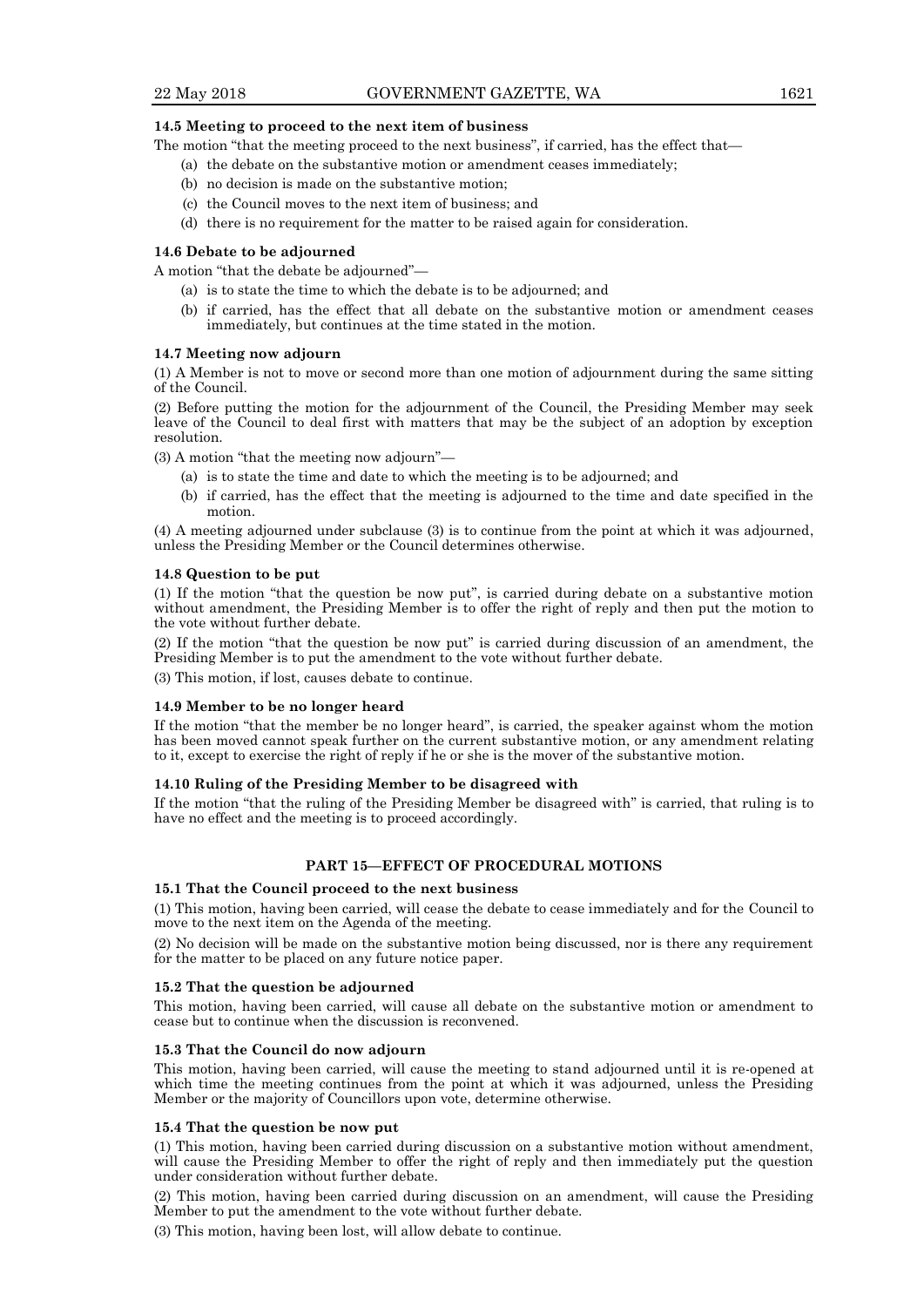# **15.5 That the Councillor be no longer heard**

This motion, having been carried, will cause the Presiding Member to not allow the speaker against whom the motion has been moved to speak to the current substantive motion or any amendment relating to it, except to exercise the right of reply if the person is the mover of the substantive motion.

# **15.6 That the ruling of the Presiding Member be disagreed with**

(1) This motion, having been carried, will cause the ruling of the Presiding Member about which this motion was moved, to be reversed and for the meeting to proceed accordingly.

(2) Where the Presiding Member has given the ruling in strict accordance with the Act, this motion may not be moved.

(3) Where the Presiding Member has adjourned the meeting in accordance with Clause 12.10 of these local laws, this motion may not be moved.

# **15.7 That the motion lie on the table**

(1) This motion, having been carried, will cause debate on the substantive motion and any amendment to cease immediately and for the meeting to proceed to the next business.

(2) Any Councillor may raise the motion from the table, by giving appropriate notice of motion for any meeting in the future.

(3) When a motion is raised from the table, the mover of the original substantive motion, or in the absence of the original mover, the person moving this procedural motion, is given the opportunity to reintroduce the matter after which debate shall continue according to these local laws.

# **15.8 That the meeting be closed to the public**

In accordance with the Act and Clause 6.2 of this local law, this motion, if carried, will cause the general public and any officers or employees the Council determines, to leave the room.

# **PART 16—DECISION MAKING PROCEDURES**

# **16.1 Voting and decisions-majority to determine**

All acts of the Council, and all questions coming before the Council, may be decided by a simple majority of the members of the Council present within the Council Chamber, and voting, at a properly constituted meeting, unless otherwise provided for in the Act or these local laws.

# **16.2 Breaking down of complex questions**

The Presiding Member may order a complex question to be broken down and put in the form of several motions, which shall be put in sequence.

# **16.3 Member may require questions to be read**

Any member of the Council may require the question or matter under discussion to be read at any time during a debate, but not so as to interrupt any other member whilst speaking.

# **16.4 Order of amendments**

Any number of amendments may be proposed to a motion, but whenever an amendment is made upon a substantive motion, no second or subsequent amendment shall be moved or considered until the first amendment has been disposed of.

# **16.5 Substantive motion**

If an amendment to a substantive motion is carried, the motion as amended shall then be submitted as the substantive motion, and shall become the question before the Council upon which any member may speak and any further amendment may be moved.

# **16.6 Repetition of motions**

No motion or amendment shall be proposed which is the same in substance as a motion or amendment which has been resolved during the same sitting of the Council, except by agreement of the majority of Councillors present.

# **16.7 Consent of seconder required to accept alteration of wording**

The mover of a substantive motion may not alter the wording of the motion without the consent of the seconder.

# **16.8 Withdrawal of motion and amendments**

Council may, without debate, grant leave to withdraw a motion or amendment upon request of the mover of the motion or amendment and with the approval of the seconder provided that there is no voice expressed to the contrary view by any Councillor, in which case discussion on the motion or amendment shall continue.

# **16.9 Limitation of withdrawal**

Where an amendment has been proposed to a substantive motion, the substantive motion shall not be withdrawn, except by consent of the majority of members of the Council present, until the amendment proposed has been withdrawn or lost.

# **16.10 Authority for withdrawal**

A motion or amendment to a motion shall not be withdrawn in the absence of any member of the Council who proposed it, except with their written authority.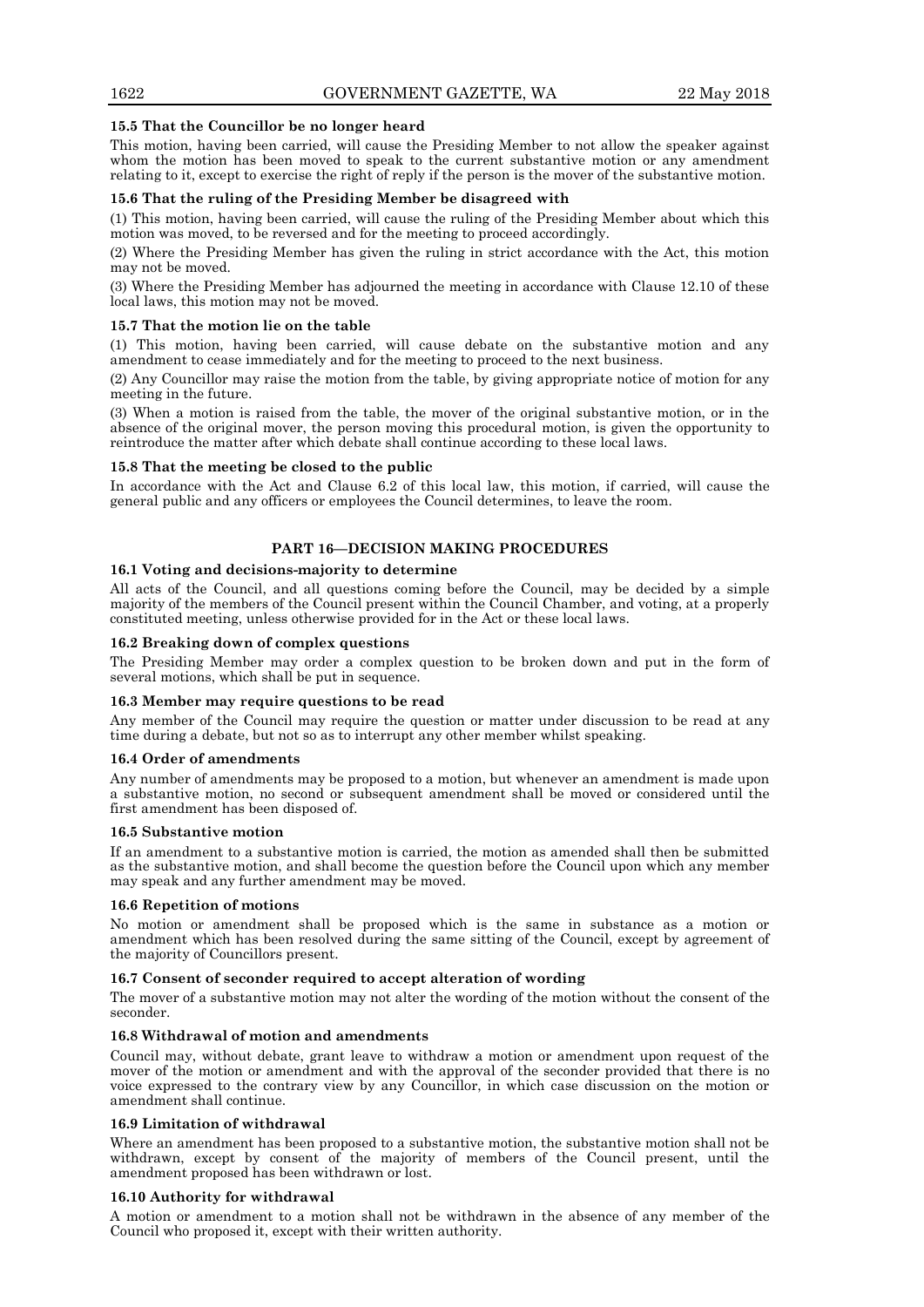## **16.11 Right of reply**

(1) The mover of a substantive motion shall have the right of reply and after the mover of the substantive motion has commenced the reply, no other member of the Council shall speak on the question.

(2) The right of reply must be confined to rebutting arguments raised by previous speakers and no new matter may be introduced.

## **16.12 Right of reply provisions**

The right of reply shall be governed by the following provisions—

- (a) If there is no amendment to the substantive motion, the mover may reply at the conclusion of the discussion on the motion;
- (b) If there is an amendment, the mover of the substantive motion shall take the right of reply at the conclusion of the vote on any amendments;
- (c) The mover of any amendment does not have the right of reply; or
- (d) Once the right of reply has been taken, there can be no further discussion, nor any other amendment and the substantive motion as amended is immediately put to the vote.

## **16.13 Motions and amendments-to be in writing**

Every substantive motion or amendment, but not procedural motions, shall, when requested by the Presiding Member, be written and shall be signed by the proposer and provided to the Presiding Member and the CEO immediately upon being seconded.

# **16.14 Amendments to be relevant**

Every amendment shall be relevant to the motion upon which it is moved, and be framed to show precisely which words need to be deleted.

## **16.15 Amendments must not negate original motion**

No amendment to a motion can be moved which negates the original motion or the intent of the original motion.

## **16.16 Mover of motion not to speak on amendment**

On an amendment being moved, any member may speak to the amendment, except the person who moved the substantive motion who is only entitled to a right of reply except, that if the person who moved the substantive motion does choose to speak to the amendment, their right of reply is forfeited.

## **16.17 Question-when put**

When the debate upon any question is concluded and the right of reply has been exercised the Presiding Member shall immediately put the question to the Council, and, if so requested by any member of the Council, shall again state it.

## **16.18 Question-method of putting**

If a decision is not clear or in doubt, the Presiding Member shall put the question as often as necessary to determine the decision from a show of hands or other method agreed upon by Council as determined by clause 12.1 before declaring the decision which shall be final unless a call for a recording of votes is received, as provided for in Clause 16.19 of these local laws.

#### **16.19 Recording of votes**

(1) The number of votes for and against a motion at a meeting is to be recorded in the minutes of that meeting.

(2) A member of the Council or committee may request that his or her vote, whether in the affirmative or negative be recorded in the minutes.

#### **16.20 Revoking decisions-when this can occur**

(1) A substantive motion may be revoked at any time provided that no action in relation to the resolution being rescinded has already occurred.

(2) If a decision has been made at a Council or a committee meeting then any motion to revoke or change the decision must be supported—

- (a) in the case where an attempt to revoke or change the decision has been made within the previous three months but had failed, by an absolute majority; or
- (b) in any other case, by at least one third of the number of offices (whether vacant or not) of members of the Council or committee, inclusive of the mover.

(3) If a decision has been made at a Council or a committee meeting then any decision to revoke or change the first-mentioned decision must be made—

- (a) in the case where the decision to be revoked or changed was required to be made by an absolute majority or by a special majority, by that kind of majority; or
- (b) in any other case, by an absolute majority.

(4) This clause does not apply to the change of a decision unless the effect of the change would be that the decision would be revoked or would become substantially different.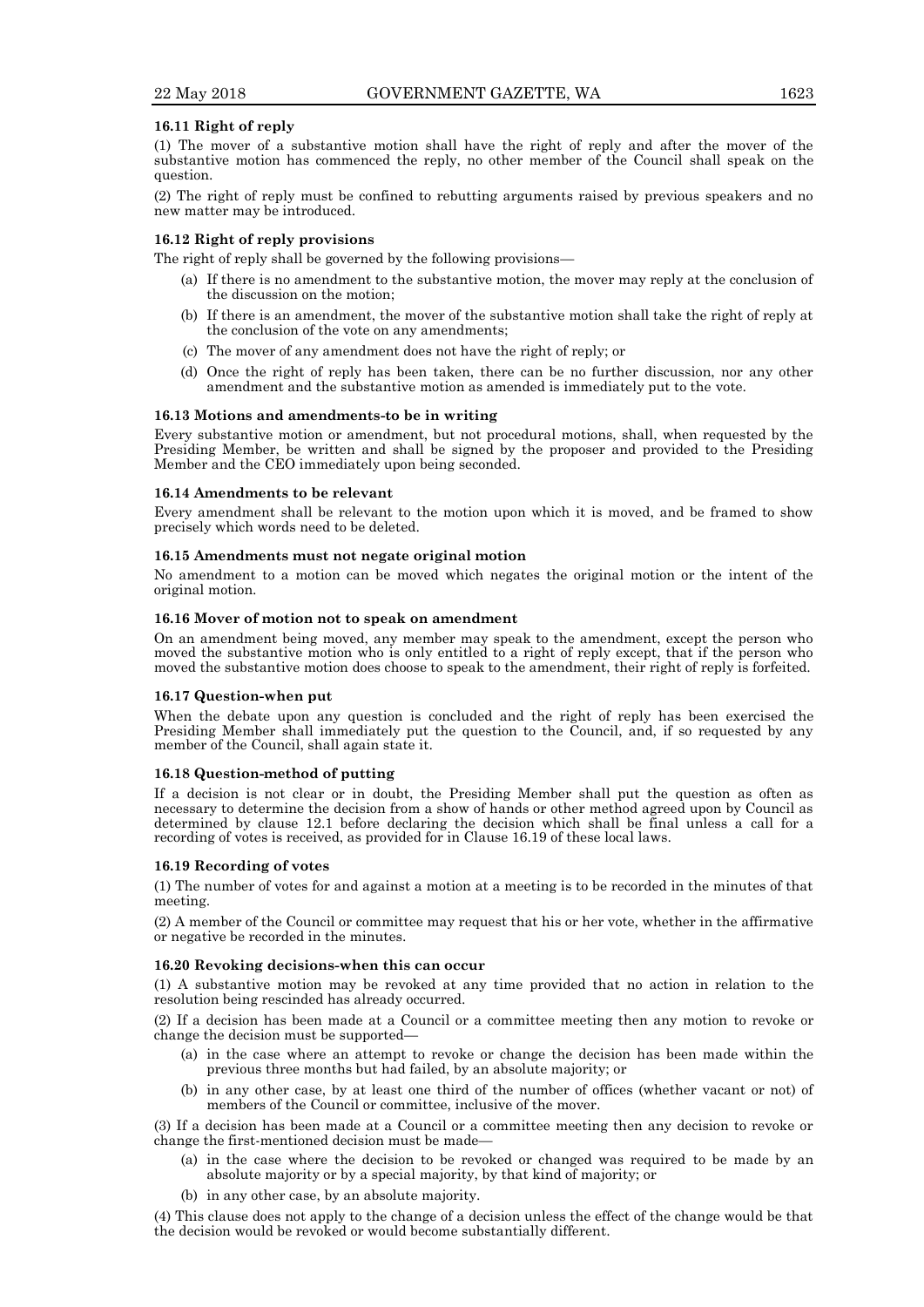# **PART 17—POINTS OF ORDER**

# **17.1 Points of order—When to raise**

(1) Upon a matter of order arising during the progress of a debate, any member of the Council may raise a point of order including interrupting the speaker.

(2) Any member of the Council who is speaking when a point of order is raised, shall immediately cease speaking while the Presiding Member listens to the point of order.

## **17.2 Points of order—Definitions**

Expressing a difference of opinion or to contradict a speaker shall not be recognised as raising a point of order, but the following shall be recognised as valid points of order—

- (a) That the discussion is of a question not before the Council;
- (b) That offensive or insulting language is being used; or
- (c) Drawing attention to the violation of any local laws of the Council, providing that the member rising to the point of order shall state the local law believed to be breached.

## **17.3 Points of order—Ruling**

The Presiding Member shall give a decision on any point of order after the point has been raised by either upholding or rejecting the point of order.

## **17.4 Points of order—Ruling conclusive, unless dissent motion is moved**

The ruling of the Presiding Member upon any question of order shall be final, unless a majority of the members of the Council support a motion of dissent with the ruling.

## **17.5 Points of order—Motion against ruling procedure**

(1) An objection having been taken to the ruling of the Presiding Member, the Councillor so objecting may immediately move dissent with the ruling.

(2) Should the motion be seconded, it shall be put to the vote immediately and the result of the vote, whether in support of the ruling or otherwise, shall determine the action of the Council.

## **17.6 Points of order take precedence**

Notwithstanding anything contained in these local laws to the contrary, all points of order take precedence over any other discussion and until decided, suspend the consideration and decision of every other question.

# **PART 18—ADJOURNMENT OF MEETING**

## **18.1 Meeting may be adjourned**

The Council may, upon a motion moved and seconded, adjourn any meeting to a later hour of the same day, or to any other time not more than seven days from the date of the adjournment.

## **18.2 Notice of adjourned meeting**

When a meeting is adjourned, if time permits, notice of the adjourned meeting shall be forwarded to each member in the manner provided in Clause 2.1.

## **18.3 Business at adjourned meeting**

At an adjourned meeting, no additional business shall be discussed except that which was on the original notice paper for that meeting.

## **18.4 Limit to moving adjournment of Council**

No member of the Council shall be allowed to move or second more than one motion of adjournment during the same sitting of the Council.

## **18.5 Withdrawal of motion for adjournment of Council**

A motion or an amendment relating to the adjournment of the Council may be withdrawn by the mover, with the consent of the seconder, except that if any Councillor objects to the withdrawal, the motion must continue to be debated.

# **PART 19—PERSONAL EXPLANATION**

## **19.1 Personal explanation**

(1) No member of the Council shall speak, except under the question before the Council, unless it is to make a personal explanation.

(2) Any member of the Council who is permitted to speak under these circumstances must confine the observations to a succinct statement relating to a specific part of the former speech which may have been misunderstood.

(3) When a member of the Council wants to explain, no reference shall be made to matters unnecessary for that purpose.

# **19.2 Personal explanation—When heard**

A member of the Council wishing to make a personal explanation of matters referred to by any member of the Council then speaking shall be entitled to be heard immediately, if the member of the Council then speaking consents at the time, but if the member of the Council who is speaking declines to give way, the explanation must be offered at the conclusion of that speech.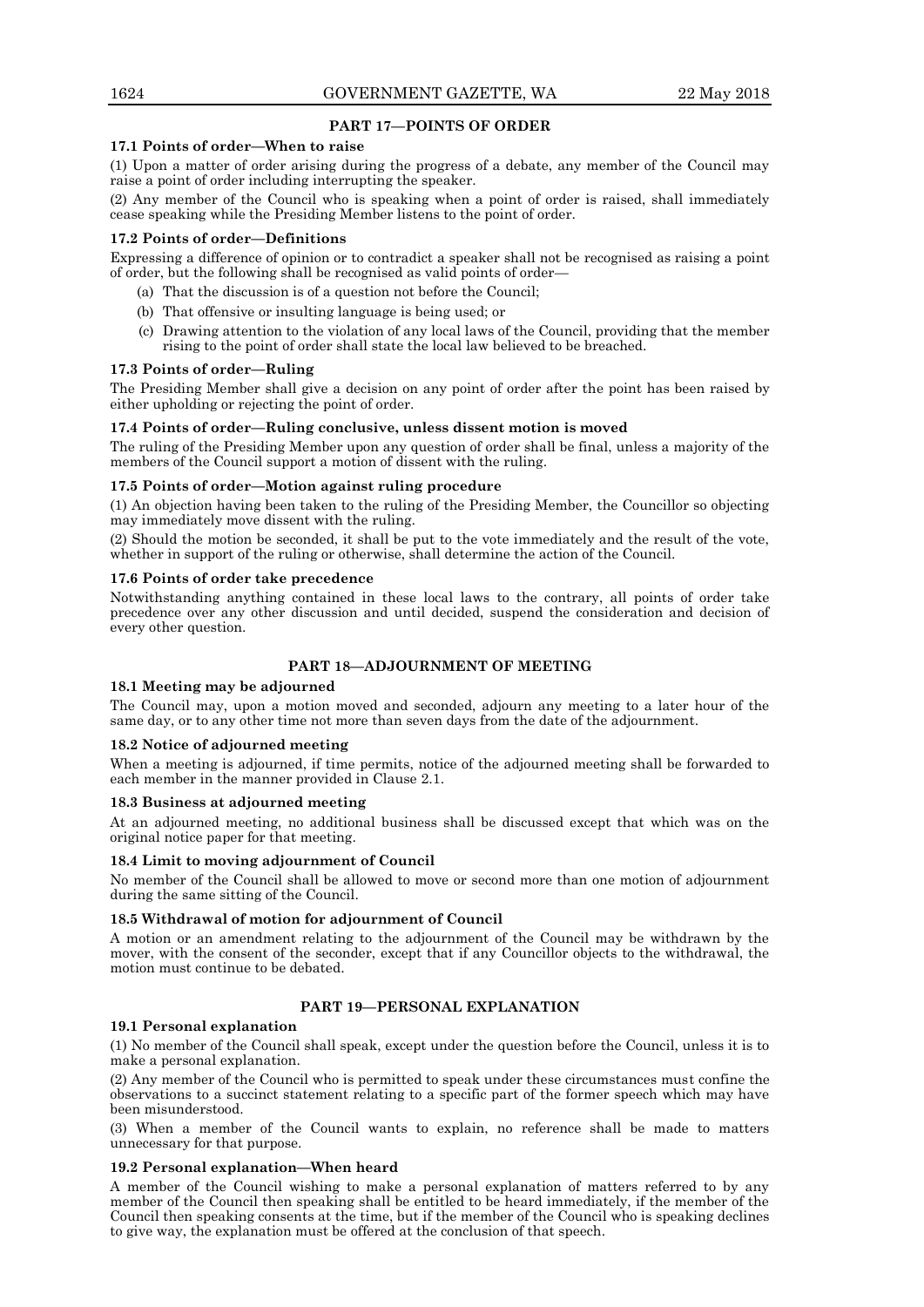# **19.3 Ruling on questions of personal explanation**

The ruling of the Presiding Member on the admissibility of a personal explanation shall be final unless a motion of dissent with the ruling is moved before any other business proceeds.

## **PART 20—COMMITTEES OF COUNCIL**

# **20.1 Committees**

Committees of the Council shall operate in accordance with the Act and the Regulations.

## **20.2 Establishment of committees**

(1) The establishment of committees is dealt with in the Act.

- (2) A Council resolution to establish a committee under section 5.8 of the Act is to include—
	- (a) the terms of reference of the committee;
	- (b) the number of council members, officers and other persons to be appointed to the committee;
	- (c) the names or titles of the council members and officers to be appointed to the committee;
	- (d) the names of other persons to be appointed to the committee or an explanation of the procedure to be followed to determine the appointments; and
	- (e) details of the delegation of any powers or duties to the committee under section 5.16 of the Act.

## **20.3 Standing orders to apply to committees**

These local laws shall apply generally to the proceedings of committees of the Council except that the requirement for members to speak only once shall not be applied in meetings of committees.

# **PART 21—SUSPENSION OF STANDING ORDERS**

## **21.1 Suspension of Standing Orders**

(1) A member may at any time move that the operation of one or more of the provisions of this local law be suspended.

(2) A member moving a motion under subclause (1) is to state the reasons for the motion but no other discussion are to take place.

(3) A motion under subclause (1) which is—

- (a) seconded; and
- (b) carried by an absolute majority,

is to suspend the operation of the clause or clauses to which the motion relates for the duration of the meeting, unless the meeting earlier resolves otherwise.

## **21.2 Where local law does not apply**

(1) In situations where—

- (a) one or more provisions of this local law have been suspended; or
- (b) a matter is not regulated by the Act, the Regulations or these local laws,

the Presiding Member is to decide questions relating to the conduct of the meeting.

(2) The decision of the Presiding Member under subclause (1) is final, except where a motion is moved and carried under clause 7.4.

# **21.3 Cases not provided for in local law**

(1) The Presiding Member is to decide questions of order, procedure, debate, or otherwise in cases where this local law, the Act or the Regulations are silent.

(2) The decision of the Presiding Member in these cases is final, except where a motion is moved and carried under clause 7.4.

# **PART 22—ADMINISTRATIVE MATTERS**

## **22.1 Custody and use of the common seal**

(1) The CEO shall have charge of the common seal of the Council, and shall be responsible for the safe custody and proper use of it.

(2) The use of the common seal is dealt with in the Act.

# **22.2 Custody of corporate property**

The custody of all property whatsoever belonging to, or held in trust by the Council shall be in the CEO, who shall be responsible to the Council therefore.

## **22.3 Duty of Chief Executive Officer**

It is the duty of the CEO to draw the attention of the Council to any breach or likely breach of these local laws even if it requires interrupting any person speaking, including the Presiding Member.